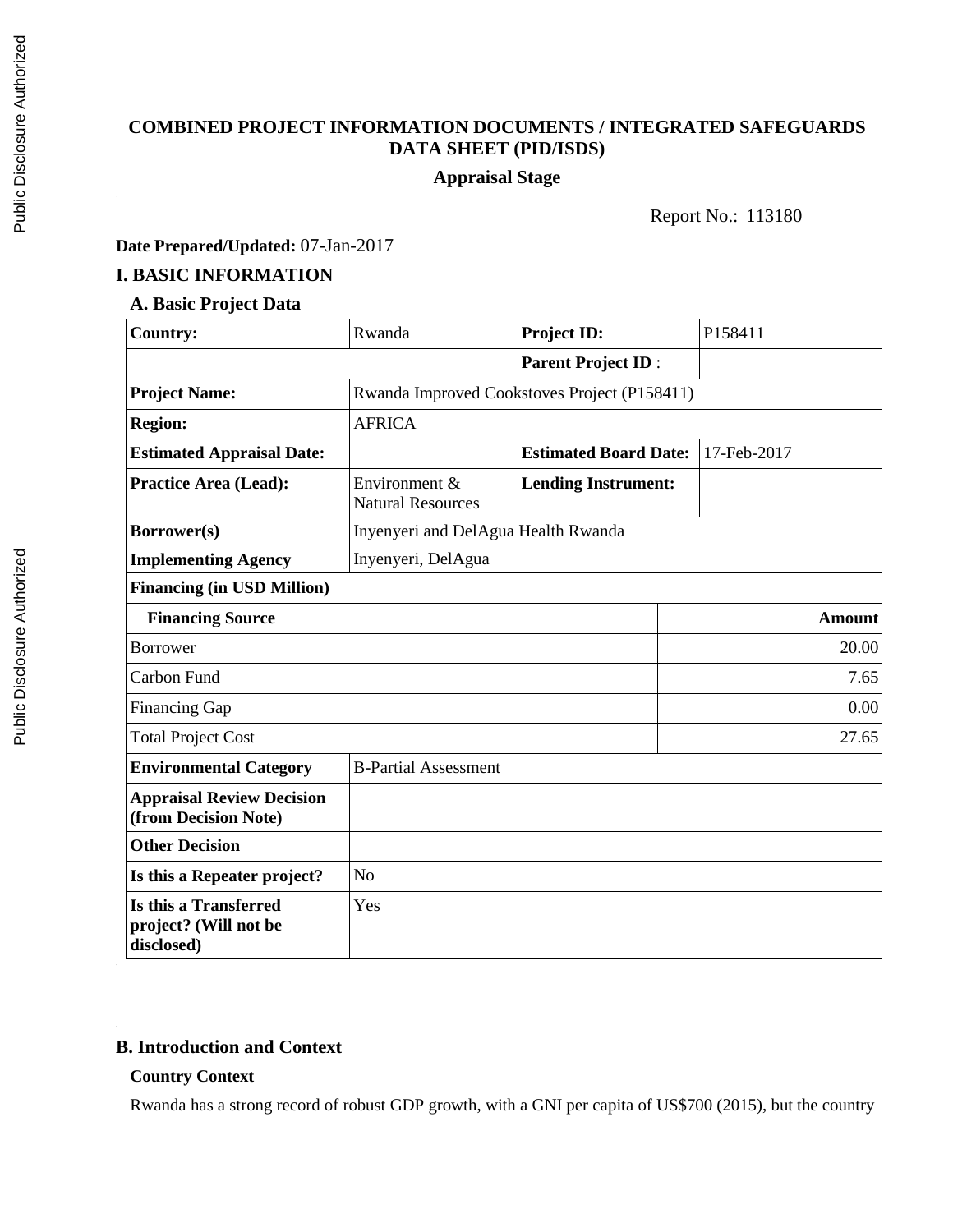still ranks amongst the poorest in the world with high levels of vulnerability. It is a small land-locked country of 26,338 km2 in area and a population of 11.7 million people (national census, 2012). It is densely populated in comparison to other African countries: at 480 people per km2, population density is similar to the Netherlands and South Korea (World Bank statistics). Even though population growth has come down substantially over the past fifteen years, with a projected 2.5% annual growth rate according to the United Nations, Rwanda will need to accommodate roughly 7.8 million additional people by 2030, underscoring the importance of introducing environmentally friendly technologies.

Strong policies have helped Rwanda achieve outstanding economic progress and introduce progressive reforms in various sectors. Prudent fiscal and monetary policies geared towards maintaining macroeconomic stability, coupled with an emphasis on building institutional capacity, promoting good governance, and creating a business-friendly environment, contributed to low inflation and average annual economic growth above 8% over the last decade. Rwanda's macroeconomic performance has generally outperformed its regional peers and earned the country a spot on the list of the 10 fastest-growing economies in the world, and has recently been ranked the seventh most efficient government globally (Global Competitive Report, 2014- 2015). The country has also made important strides in poverty reduction and is introducing reforms to strengthen its social protection system by expanding coverage and improving efficiency to reach more vulnerable groups. The country-defined poverty rate fell from 59 to 45%during the previous decade and extreme poverty dropped from 40 to 24%.

Population and economic growth is leading to rapidly increasing demand for energy. Energy demand growth is particularly being felt in the biomass sector (the dominant energy source for the country), where sustainable production of wood fuel has been assessed to fall short of consumption. Reducing environmental damage and ensuring access to affordable and modern sources of energy are essential to achieve the country's development objectives. Providing well targeted assistance to the poorest households is in line with the country's flagship Vision Umurenge Program which reaches a growing number of poor and vulnerable households through cash transfers, public works and microcredit loans.

Rwanda's Economic Development and Poverty Reduction Strategy (EDPRS) 2013–2018 specifically includes the aim of "rural households using more efficient cooking methods". The EDPRS notes that over 85% of Rwanda's primary cooking energy source is biomass (wood and agricultural residue), the most economic option for rural households. Noting that biomass needs to be used in a sustainable, safe and efficient way, "use of improved energy efficient cooking stoves will be promoted…working with the private sector." (EDPRS paragraph 3.78). Many improved cookstoves both reduce the amount of biomass fuel needed, and also greatly expand the range of biomass that can be used for fuel – they are able to use crop waste and other biomass that burns far too quickly in a traditional three-stone fire to be used as fuel other than in desperate fuel scarcity circumstances.

#### **Sectoral and Institutional Context**

More than 700 million Africans (82%) use solid fuels for their primary cooking needs, a number that is expected to reach 850-950 million by the end of the decade. This high level of solid fuel use combined with household reliance on inefficient and unsafe traditional cookstoves cause a first order public health crisis: Household air pollution (HAP) from solid fuel cooking emissions kill nearly 600,000 Africans annually and is now recognized as the second largest risk factor for death and disability in the region. Solid fuel cooking also imposes significant costs on African households and economies, with a mid-range estimated opportunity cost of 3% of regional annual GDP – including avoidable spending on solid fuels, productivity losses due to firewood collection, economic costs of increased mortality and morbidity, and the environmental and climate costs of deforestation and carbon emissions. While the negative health impact of solid fuel based cooking is well understood with clear evidences, methodologies for evaluating the positive health impacts of cleaner cooking interventions, especially interventions focusing on improved cookstoves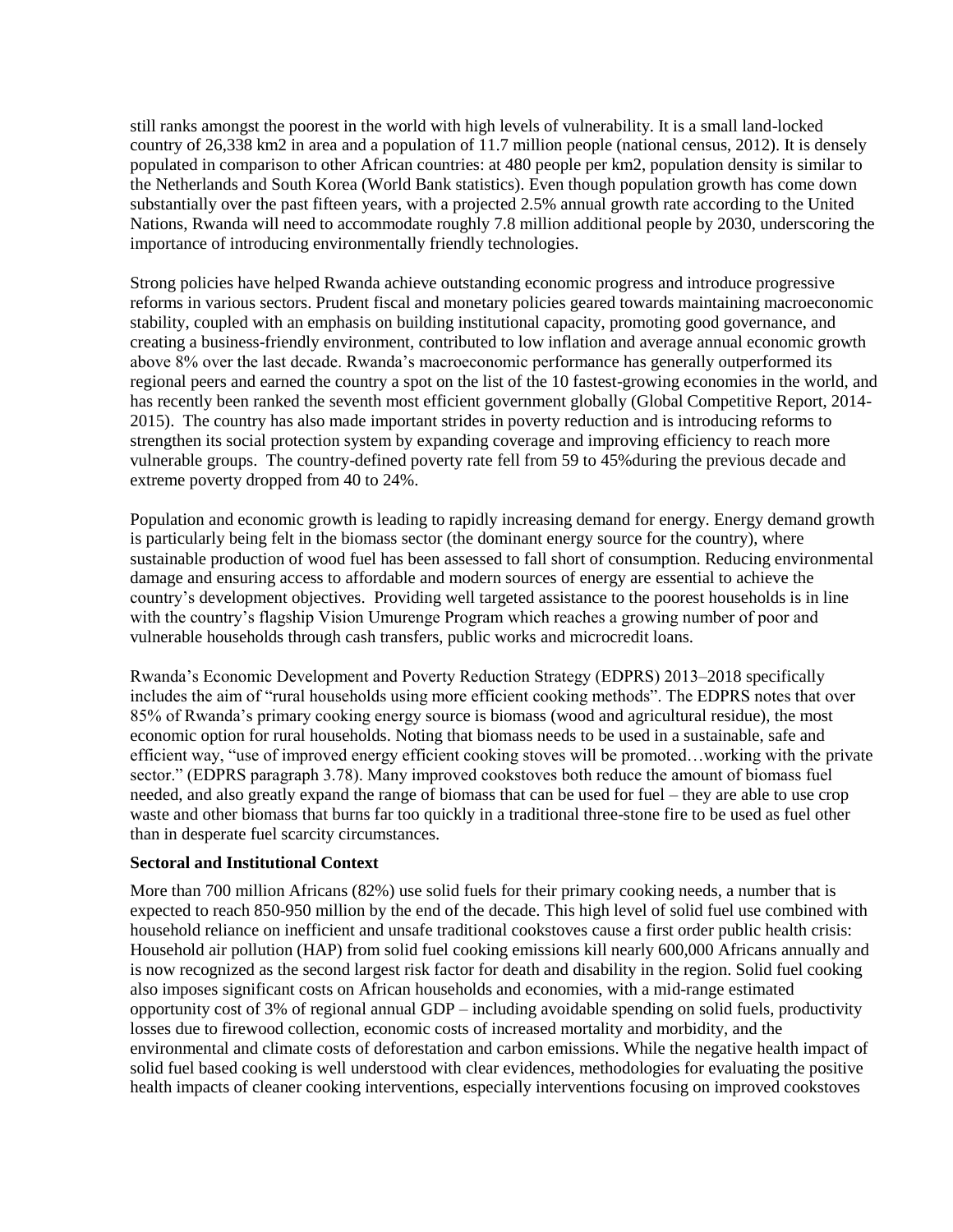are still evolving.

Africa has a significantly lower rate of access to clean and improved cooking solutions (about 25%) than any other region globally. The clean and improved cooking sector in Sub-Saharan Africa (SSA) has evolved significantly but is still highly underdeveloped. Only 11% of Africans use "clean" stoves that run on modern fuels like LPG (5%), or electric stoves (6%). Stoves that run on renewable fuels like biogas, ethanol and solar are uncommon (less than 1%) and the penetration of advanced biomass gasifier cookstoves (less than 0.1%) that approximate desirable Tier 4 emission performance as defined by an ISO Working Group is still at the pilot stage . A growing number of SSA households (about 3.5%) use intermediate Improved cook stoves (ICS, e.g. rocket stoves) which are more fuel efficient than traditional 3-stone stoves, and contribute to PM 2.5 emissions reductions needed to realize health benefits. Another 9-10% of SSA households have access to both basic ICS and legacy cookstoves that offer only moderate improvements in fuel efficiency and emissions reductions over traditional cooking technologies. Although no biomass cookstove technology eliminates or even addresses the majority of the burden of disease from biomass smoke exposure, many ICS can reduce the burden of disease cost-effectively, achieving a discernible improvement over the traditional 3 stone stoves widely used by the rural poor.

Wood (biomass) is the dominant household fuel in Rwanda, accounting for 93% of fuel use in rural areas and 45% in urban zones, with charcoal accounting for another 51%. This huge dependence on wood fuels mainly for cooking causes major health issues and deforestation. Rwanda lost 37% of its forest cover (around 117,000 ha) between 1990 and 2010 . Recent efforts by the Government to save and restore forests have yielded positive results. Over 80% of the country's firewood and charcoal, mainly for urban areas, is currently believed to come from Eucalyptus trees in artificial and dedicated plantations and agro forestry programs. However, estimates of sustainable harvest of biomass vary considerably. According to a 2012 report by the Global Alliance, the annual demand for woody biomass in Rwanda is estimated at 2.9 Mt, which is more than double the available sustainable production of 1.1 Mt. A World Bank report cites the estimated sustainable wood-fuel supply as between 1.5 and 2.5 million ton/year or 55 to 95% of demand. The UNFCCC , estimates the nonrenewable fraction of the biomass at 98%, pointing to very high unsustainable harvest of biomass. Although estimates of sustainable biomass supply are increasing (with higher resolution remote-sensing imagery, and perhaps with increased silviculture), the high dependence on wood, rapidly growing population and limited land resources undoubtedly mean that the sustainability of wood fuel production remains a serious concern. Prices of charcoal in Rwanda have also increased rapidly, generating negative spillover effects on the urban economy, and suggesting that all wood fuel production may be more costly.

The Five Year Strategic Plan for the Environment and Natural resources Sector (2014-2018), developed by the Rwanda Ministry of Natural Resources, recognizes that forestry resources can contribute to economic growth and poverty reduction if Rwanda can increase forest cover and tree density in agricultural landscapes across the nation and achieve more sustainable management of agricultural ecosystems and forestry resources. Rwanda's Economic Development and Poverty Reduction Strategy-II (EDPRS-II) 2013-2018 retains forestry as a main concern in recognition of its prime contribution to the GDP. It aims to reduce the use of biomass energy through the use of improved stoves and improved kilns. EDPRS II 2013-2018 reaffirmed the previous target of increasing forest cover to 23.5% by 2012 and set a new goal of 30% by 2018. EDPRS II 2013-2018 also recommends sustainable management of forest biodiversity and critical ecosystems through protection and maintenance of 10.25% of the land area, and reduction of wood energy consumption to 50% by 2020 as reflected in the 2020 Vision targets.

The Government of Rwanda (GoR) Energy Sector Strategic Plan (2013-2018) identifies dissemination of improved cookstoves (ICS) as one way to reduce fuel wood consumption. The long term goal of the Government is to reduce fuel wood consumption from current 94% to 50% of total energy use. Cooking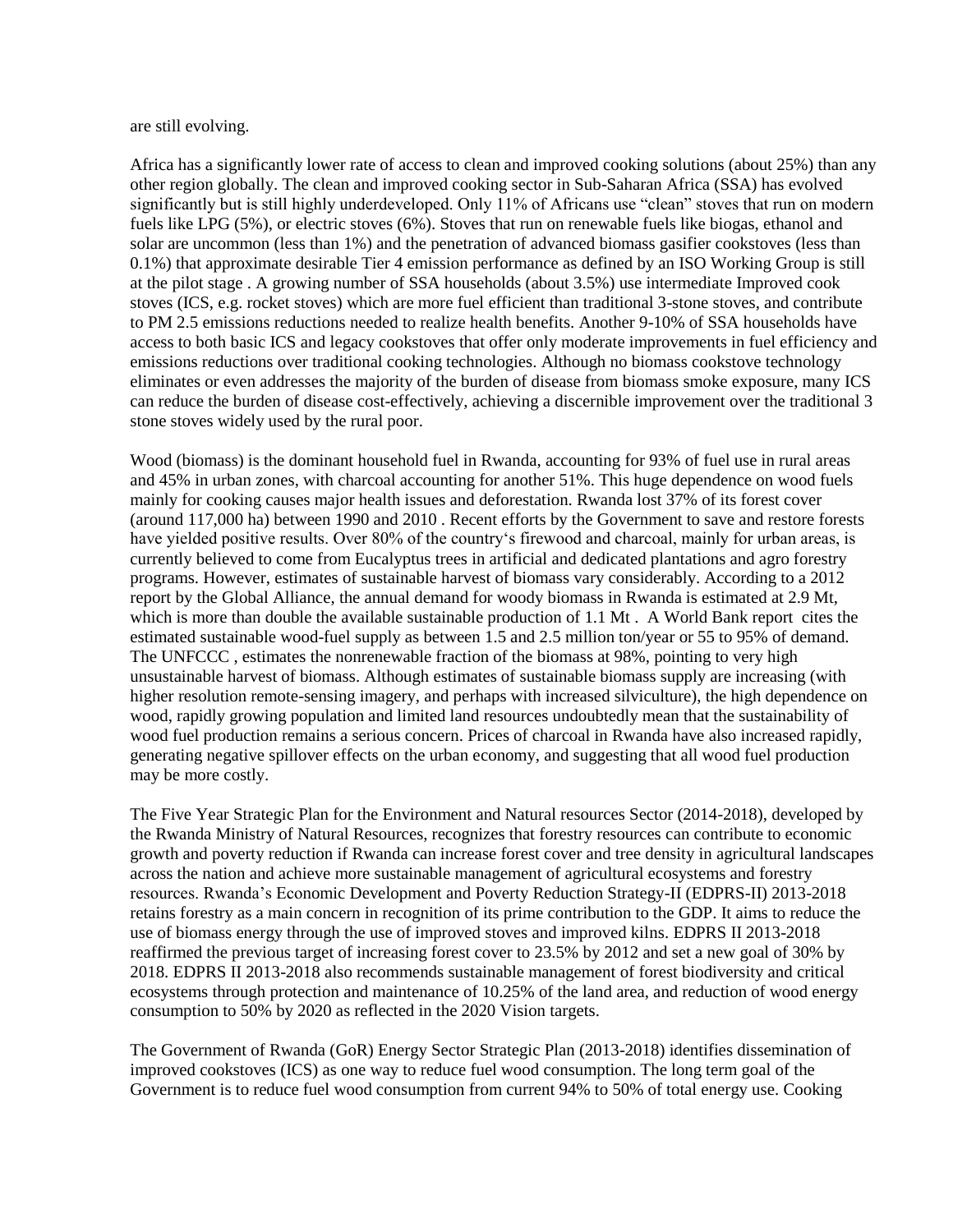efficiency is low in rural households mainly due to lack of adequate technologies. The Rwanda Energy Group (REG) is targeting 80% of households to have access to improved cookstoves by 2017 and 100% of households by 2020. Improved cookstoves can reduce fuel consumption by 30-70% compared to traditional stoves and open fires. They also effectively increase the supply of fuel by being able to use crop residues and small-diameter shrub and plant materials that burn too quickly to be used as fuel in traditional "three-stone" cooking fires. The potential market for improved cookstoves in Rwanda is estimated at about 2.4 million households. In the past, the Rwandan Army installed basic cookstoves in many rural households. More recently, ceramics cooperatives in several parts of the country have been trained to produce an improved wood-burning stove, locally referred to as canarumwe. Despite being sold for only a few dollars, the market for canarumwe stoves remains modest. Although it is claimed that about 50% of households have adopted some form of improved cookstoves (ICS), the actual performance of these ICS in energy savings and other benefits vary considerably and most are only marginally better, if at all, than traditional three stone open fires and traditional metal charcoal stoves . However, more recent designs of ICS have better efficiency, durability and usability, and there is huge potential to achieve reduced fuel wood consumption and health benefits. The Government is supportive of private sector efforts to promote and distribute more advanced ICS, and has agreed to waive import duties and VAT on cookstoves that are performance-rated at tier 2 or above, in recognition of the social benefits they bring.

From the health perspective, evidence is robust and compelling: exposure to household air pollution is responsible for a staggering number of preventable illnesses and deaths each year. Epidemiological studies have established exposure-response relationships between inhalation of particulate matter, carbon monoxide, and other harmful products of incomplete combustion of bio-fuel cooking, and diseases including acute lower respiratory illness and pneumonia, chronic obstructive pulmonary disease and lung cancer, and ischemic heart disease. Particulate matter of 2.5u is the primary cause of household air pollution, followed by carbon monoxide in an increasing number of studies. Evidence is also growing on the relationship between biomass smoke exposure and cerebrovascular disease, premature and underweight births, cataracts, deteriorated eyesight, asthma, tuberculosis, adverse pregnancy outcomes, pediatric sleep disorders, bacterial meningitis, depression and headaches. Physical injuries, substantial time and additional nutritional demands associated with firewood collection, and burns from open fires add to the negative health impact of traditional cooking practices. The World Health Organization (WHO) estimates that exposure to smoke from cooking fires is the fourth leading risk factor for disease in developing countries, and causes 4.3 million premature deaths per year – exceeding deaths attributable to malaria or tuberculosis. In addition, tens of millions more fall sick with illnesses that could be prevented with improved adoption of clean and efficient cookstoves and fuels. Cleaner burning more efficient cookstoves can help alleviate some of this huge burden, and the associated costs of health care, productivity loss, and reduced quality of life.

With more than 95% of the total population using biomass fuel for cooking, HAP exposure is the leading behavioral health risk factor in Rwanda and accounts for nearly 6% of the total burden of illness (Figure 1). Rwanda has one of the highest incidence of HAP-related morbidity in Sub-Saharan Africa, at 63 HAPassociated Disability Adjusted Life Years (DALYs) per 1000 people. The risk to health damage from widespread use of harmful cooking technologies and fuel types is intensified by cooking behavior – notably, a relatively higher tendency than in many other SSA countries to cook indoors in unventilated kitchens. Each year in Rwanda, there are 5,680 deaths a year related to household air pollution, 94% of which are children. Another estimate is that around 12,500 deaths and 493,000 DALYs are attributable to solid fuel use in Rwanda. Respiratory and other illnesses caused by HAP reduce productivity and quality of life, generate costs for health system, and result in additional demands on health personnel. The relatively high number of DALYs and deaths attributable to HAP present a strong case for cleaner cookstove interventions in Rwanda.

Rwanda's Third Health Sector Strategic Plan (July 2012-June 2018) recognizes the importance of indoor air pollution and the need to put in place appropriate environmental health strategies and interventions (i.e.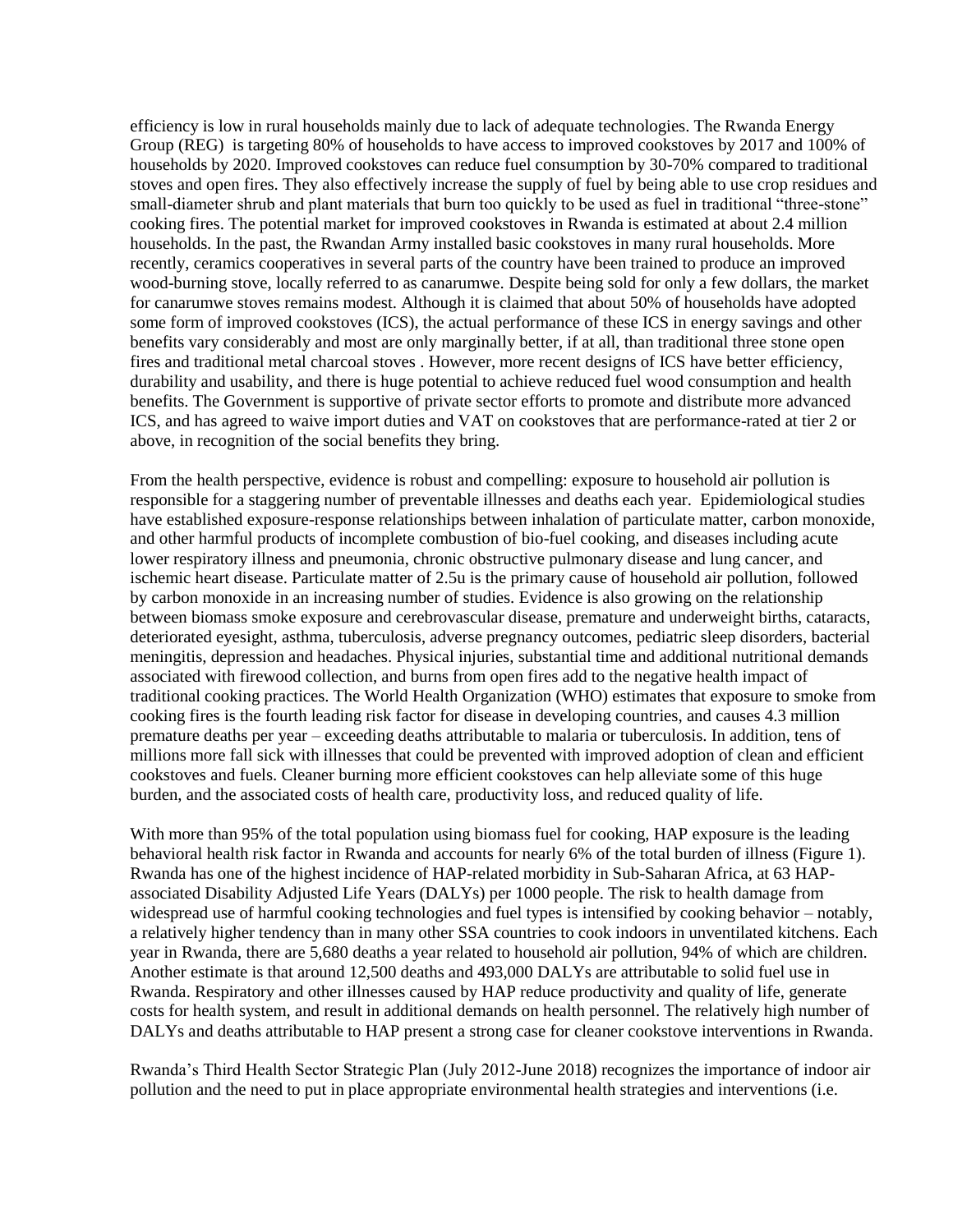national behavioral change communications strategy; national plan for surveillance of health and the environment; peer to peer group sensitization through existing community networks; tapping the network of community health workers and building their capacity to promote behavior change). A multi-sectoral environmental health policy and strategy has been designed and is being implemented through strong coordination mechanisms involving all sectors at the national, district and community levels. The Environmental Health Desk of the MOH leads the technical working subgroup handling issues related to household sanitation, and hygiene promotion. The Environmental Health Program consists of a variety of interventions, including drinking water quality surveillance, indoor air pollution, and climate change.

Exposure to toxic pollutants and other health and welfare impacts from use of biomass stoves is highest amongst women and young children, as they spend a disproportionate amount of time cooking and collecting biomass. Efficient cookstoves also support better nutrition both by enabling more food to be cooked in circumstances of dire combustible biomass shortages, and because gathering firewood can consume 10-15% of minimum daily food calorie intake --a meaningful amount in times of food stress. When cookstoves are introduced by community health and agricultural workers this offers an opportunity to combine awareness raising and nutritional support to promote behavior change and support sustained use. Finally, women and girl children spending two or more hours a day gathering wood suffer from chronic muscle and spinal strain from the burden of carrying wood over long distances, and may be subject to physical abuse and other risks while walking alone. Reduced risks, as well as productivity gains for women and time freed up to attend school for girl children are important outcomes of fuel-efficient cookstoves, both by reducing biomass fuel needs by half to three quarters, and because the range of biomass that can be burnt efficiently in many improved stoves expands the pool of available biomass making crop residues and small twigs usable fuels, all of which are available closer to village communities.

#### **C. Proposed Development Objective(s)**

#### **Development Objective(s)**

The project development objective is to reduce the use of woody biomass for cooking in targeted households.

#### **Key Results**

.

Progress toward achieving the PDO will be measured by the following indicators:

(i) Reduction in use of woody biomass;

(ii) Net greenhouse gas reductions; and

(ii) Number of direct project beneficiaries (both customer household members and people benefiting from additional employment), and percentage of female beneficiaries.

#### **D. Project Description**

Two Rwanda-based private companies – Inyenyeri and DelAgua –approached the World Bank, in response to a Call for Proposals, for funding from the Carbon Initiative for Development (Ci-Dev) Trust Fund, a carbon facility that supports innovative business models through purchase of certified emission reductions. Their two proposals were selected as the most promising and innovative of 25 cookstove projects submissions received by Ci-Dev internationally. The proposals are based on contrasting business models, largely targeting different market segments and making use of different stove technologies, and are both associated with sophisticated studies of the reduction of HAP and the potential health benefits in beneficiary households. The two companies would expand the improved cookstove sector in Rwanda in quite different ways.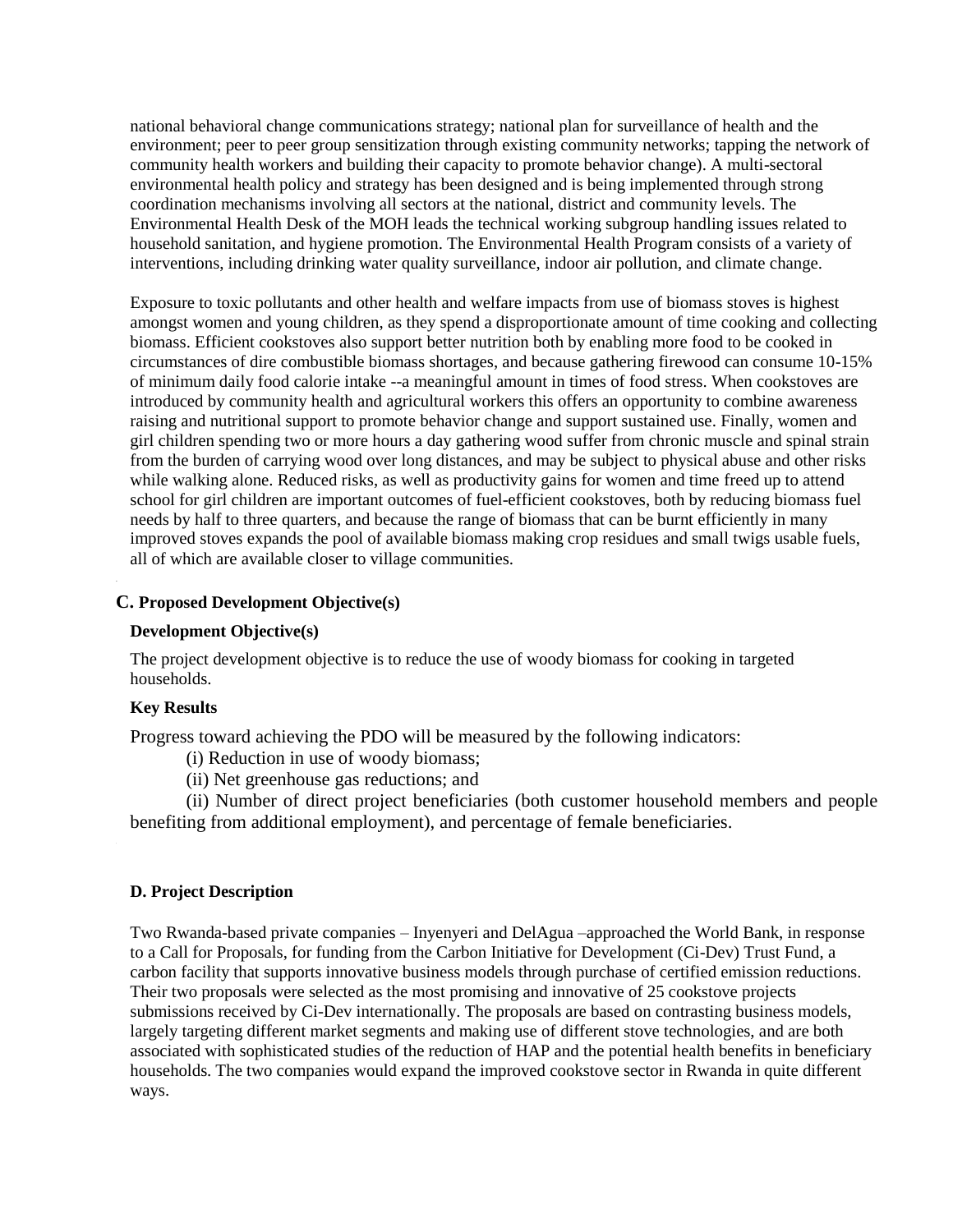Ci-Dev will purchase carbon credits up to 0.60 million CER from Inyenyeri and up to 0.32 million CER from DelAgua, and with an option for an additional purchase of 0.50 million CERs from each company. Both projects rely on carbon finance to achieve the scale and demonstration effects that will establish viable businesses.

Component 1: Introduce Advanced Cook Stove Technology and standardized fuel to replace inefficient charcoal and wood stoves (up to \$5.65 m Ci-Dev, \$8.5 m loan, \$5.0 equity, \$0.5 m EEP Africa grant). Under this component the Bank would support Inyenyeri, a local energy utility company in Rwanda, to scale up an innovative business model through purchase of emission reductions. The business model consists of the (effectively) free lease to customers of an advanced fan-driven forced-draft biomass gasifier stove (considered the cleanest & most efficient type of solid biomass stove), on the condition that they may only use it with Inyenyeri's Biomass Fuel Pellets (BFPs: produced from compressed woody biomass). Urban (previously charcoal-using) customers purchase BFPs through Inyenyeri's BFP delivery network. Rural (or peri-urban) customers receive BFPs in exchange for supplying raw biomass (mostly small eucalyptus branches, although reeds and sawdust are also accepted) through a network of collection points. The combination of standardized BFPs and the high efficiency fan-driven gasifier stove allows Inyenyeri to serve 3 or more urban households (HHs) from every rural biomass-suppling customer, which still requiring those HHs to collect less biomass than they otherwise would have needed. The high efficiency of the system and the price of charcoal mean that Inyenyeri can charge a sufficiently high price to recover the cost of the leased stoves in a reasonable time period, whilst urban HHs still pay less for BFPs than they otherwise would for the same amount of charcoal-based cooking (around \$9 a month instead of \$15). Overall, the amount of woody biomass required across customer households is expected to decrease by around 90% once they are using the stove and pellets.

Inyenyeri's business model appears complex, but has evolved through trial and error during a multi-year pilot phase in Gisenyi. The program has been well received, and not that they are switching to a new stove model with even higher efficiency and lower emissions, they are confident of their ability to grow rapidly in further urban markets, particularly Kigali, given sufficient capital. Their model is dependent on the willingness of existing charcoal users to purchase BFPs, which appears to be the case as long as BFPs remain functionally cheaper, given the additional benefits of cleaner and faster cooking from adoption of their stoves. Peri-urban customers have also shown a high level of willingness to exchange biomass for BFPs, although the company may explore alternate sources of biomass (e.g. professionally managed plantations) as their operations expand. Inyenyeri have support from the Ministry of Infrastructure for their program.

Ci-Dev will support the scale up of the business by purchasing 0.6 million certified emission reductions (CERs) with option to buy additional 0.5 million if this subcomponent is able to scale up and deliver more CERs.

Component 2: Scaling up Intermediate Cookstove Technologies in Rural area (up to \$2.0 m Ci-Dev, \$4.0 m equity, \$2.0 m commercial loans ): Under this component the Bank would support DelAgua to build rural demand and markets for cost-effective, intermediate-technology improved cookstoves (Tier 2 and above in thermal efficiency) , through purchase of emission reductions. DelAgua has already distributed around 100,000 EcoZoom stoves to ubudehe category 1 & 2 HHs in western Rwanda through a partnership scheme with the Ministry of Health (MoH), using the Ministry's network of community health workers to support training and follow-up, as well as additional logistical support from government. Going forward, DelAgua will gradually follow comm ercial principles to disseminate a range of ICS models in a phased manner through retail sales.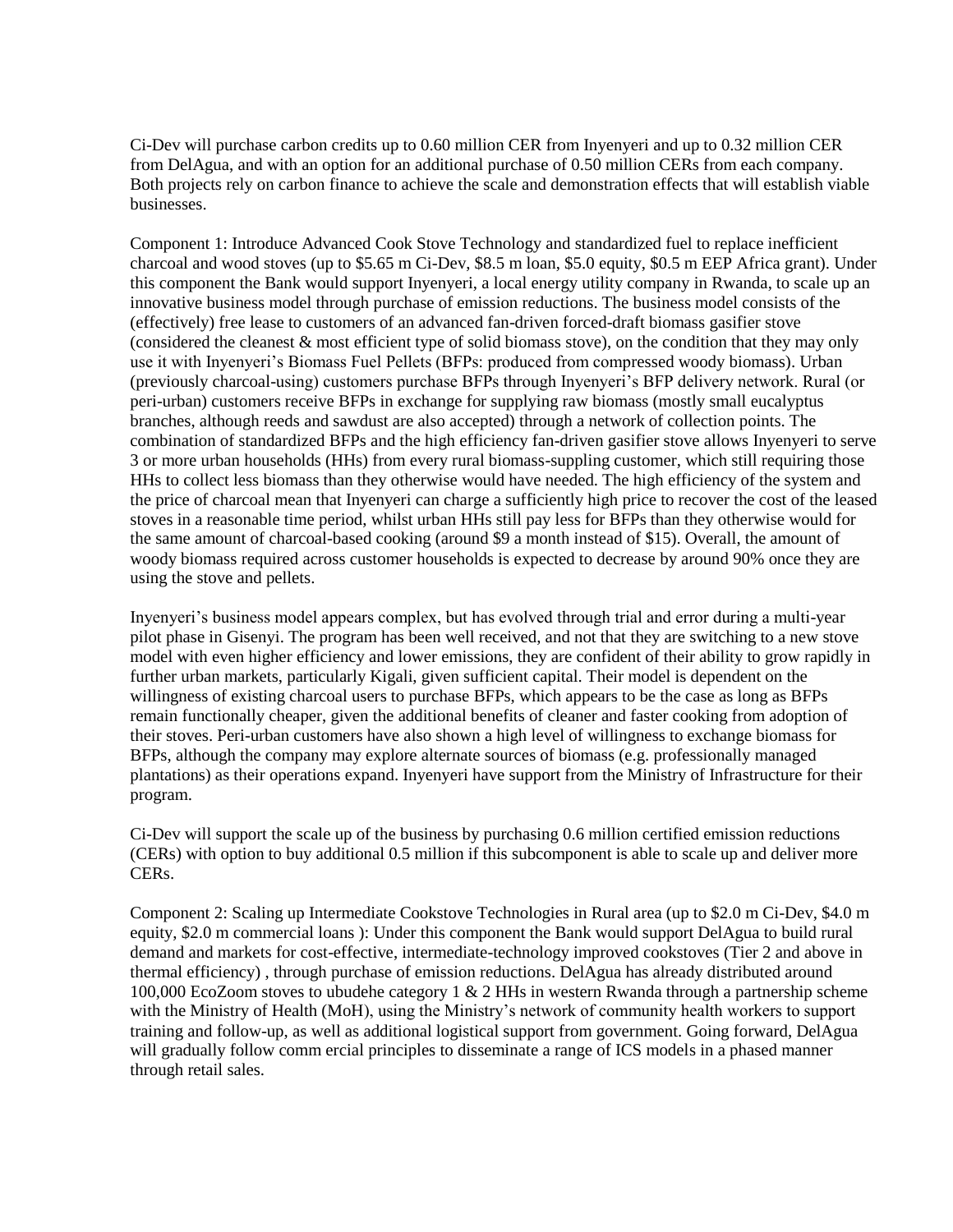DelAgua proposes to leverage the demand-creation and market-understanding derived from its free/concessional distribution phase to develop a retail operation, ultimately offering a range of ICS models. DelAgua will initiate an ICB process to procure different stoves with minimum Tier 2 thermal efficiency. Establishing commercial rural ICS markets is likely to be more challenging, but research commissioned by DelAgua on the basis of their pilot scheme in Western Rwanda concluded that close to 50% of rural HHs could be potential customers for retail sales. DelAgua will explore locally appropriate financing options and retail models through partnerships with savings and credit cooperative (SACCOs).

DelAgua will support awareness raising campaigns, behavioral change education and advocacy (particularly focused on the health benefits of shifting to outdoor cooking), training, repair and maintenance. In order to assist DelAgua in its effort to gradually transition to a retail business, Ci-Dev would consider to purchase up to a total of 0.32 million emission reductions from stoves that it will sell through retail channels.

The DelAgua project has already registered its intervention in Rwanda as a Clean Development Mechanism (CDM) Program of Activities (PoA) with UNFCCC to claim the carbon credits, whereas the Inyenyeri project plans to claim the carbon credits through another CDM PoA that is registered and managed by a third party company Atmosfair. The legal agreement between Atmosfair and Inyenyeri will deal with the terms of engagement and issuance as well as transfer of carbon credits to Inyenyeri who can then transfer them to Ci-Dev.

Evaluation of health and gender outcomes is expected to complement the project and to promote sustainability and replicability. Both companies are already involved in sophisticated randomized clinical trials (RCTs) to determine the health outcomes of their at-scale pilot interventions. The health outcome evaluation of Delagua's program is being implemented by the London School of Hygiene and Tropical Medicine (LSHTM), Emory University, Oregon Health Science University, and Portland State University, with funding from private donors to LSHTM (\$1.9m). The health outcome evaluation of Inyenyeri's program is being implemented by the University of North Carolina, with funding from a National Institute of Health (NIH) research grant and the Global Alliance for Clean Cookstoves (\$2.9m). Both studies measure HAP levels, personal exposure to pollutants and disease incidence in program and control HHs. The study of Inyenyeri's will also look at impacts on household time/energy budgets for cooking-related tasks (i.e. cooking, cleaning pots, fuel collection, etc.). Both studies will provide gender-disaggregated estimates of these impacts. Initial results are encouraging; the DelAgua study found greater than 70% reduction in PM 2.5 exposure levels when families cooked outdoors on their improved stoves.

Subject to confirmation of the funding, the Bank team will mobilize some additional Bank-executed funds to enhance the assessment of health and gender impacts to promote the sustainability and replicability of the project:

i. A modest amount of additional resources from the Ci-Dev readiness trust fund and ESMAP's Efficient and Clean Cooking and Heating (ECCH) initiative would be used to (a) complete the assessment of the health impacts of DelAgua's pre-project distribution programs (the researchers are facing a funding shortfall to complete the analysis of survey data and local health centers records in target districts), and (b) estimate the potential for averted Disability Adjusted Life Years (aDALYs) markets to contribute to the long-term financial sustainability of both programs based on the estimated health impacts.

ii. The AFREA Gender and Energy program will support a gender assessment of the business model of Inyenyeri and DelAgua to both capture best practice and assess what opportunities exist in the current approach to close gaps in job opportunities for both men and women in the areas of marketing, production, sales and after sales services for improved cookstoves and customized fuels. This overall assessment will also include looking at consumer finance issues e.g. with SACCOs and the supply chain for raw biomass to ensure equitable benefit sharing around decision making, skills and attainment of BFP's at the community level through Inyenyeri business approach. Based on the overall assessment of Inyenyeri and DelAgua,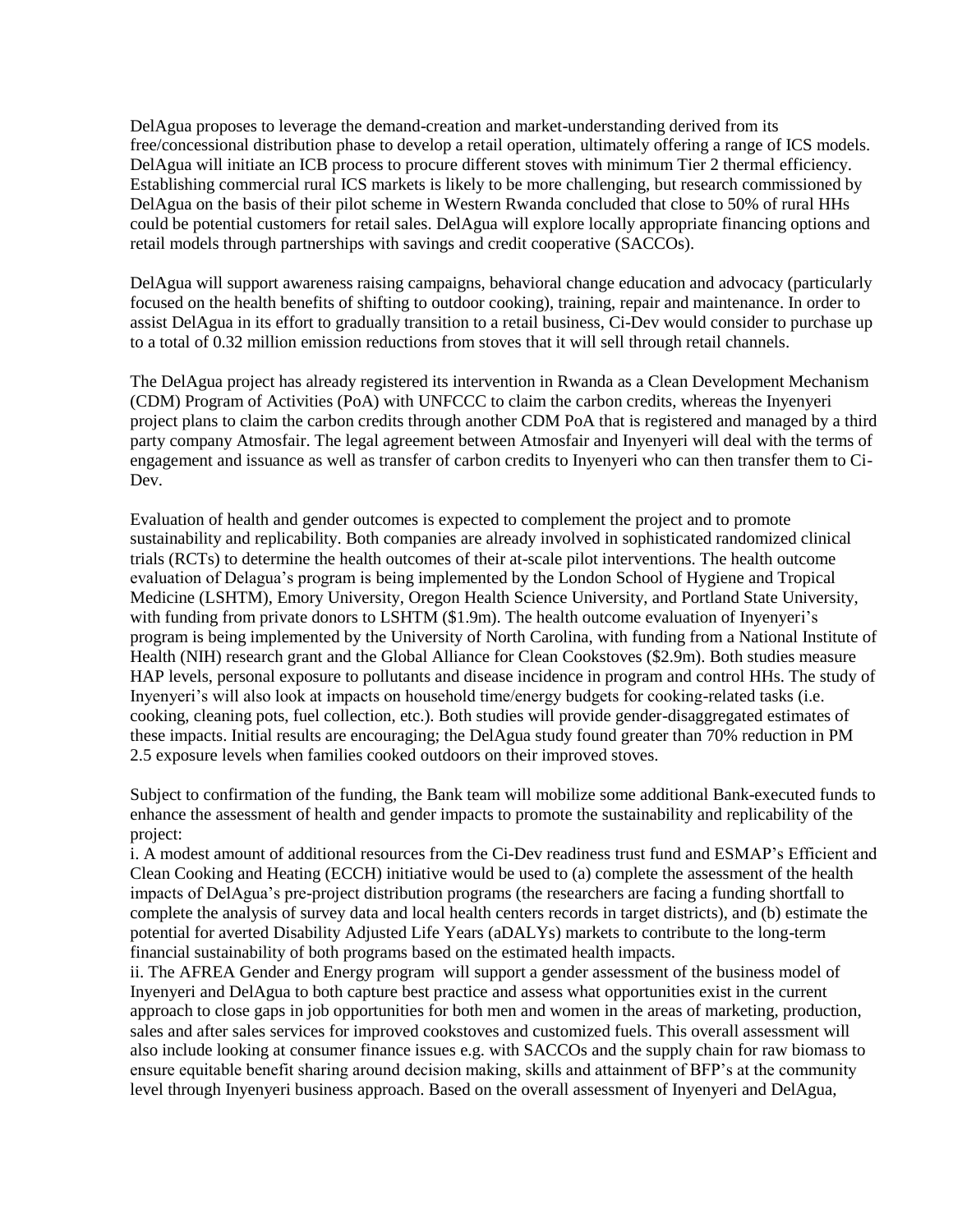additional training and capacity building activities will be designed in order to strengthen the firms ability to deliver equitable development outcomes.

#### **Component Name:**

Introduce Advanced Cook Stove Technology and standardized fuel to replace inefficient charcoal and wood stoves.

**Comments ( optional)**

#### **Component Name:**

Scaling up Intermediate Cookstove Technologies in Rural areas. **Comments ( optional)**

#### **E. Project location and Salient physical characteristics relevant to the safeguard analysis (if known)**

The project will target Rwanda's Eastern Province and three districts across the Western Province, namely Rubavu, Nyabihu and Musanze, and potentially Kigali City.

#### **F. Environmental and Social Safeguards Specialists**

Svetlana Khvostova( GEN01 )

Tharcisse Musabyimana( GSU07 )

Uwagaga Francoise Kayigamba( GEN01 )

## **II. IMPLEMENTATION**

Component 1 of the project will be implemented by Inyenyeri, a for-profit social enterprise registered in Rwanda in 2011. It has roughly 60 staff, all but one of which are locally based in Rwanda. The company has spent the last 3-4 years developing and refining their business model in their Rubavu pilot site.

All components of the Inyenyeri operation, except the Clean Development Mechanism (CDM) processing, will be directly implemented by Inyenyeri. These include: marketing and promotion, procurement and dissemination of stoves, production and sale of Biomass Fuel Pellets (BFPs), collection and pre-processing of biomass at biomass collection centers, repair and maintenance as well as replacement of stoves.

The carbon aspects including verification and issuance of carbon credits from the project will be managed by Atmosfair GmbH as the Coordinating and Managing Entity (C/ME) of their registered Program of Activity (PoA). Atmosfair GmbH has already demonstrated its capacity to manage the carbon process by successfully completing several verification and issuances for both Gold Standard and CDM.

All key contracts have been signed or are in the final stages of negotiation with key suppliers including Buskirk (for the pelletizing equipment) and Mini Moto for the provision of stoves. Full Financial closure is expected to occur concurrently with the signing of an ERPA with Ci-Dev. Inyenyeri is in advanced stage of discussions with financiers and claims to achieve full closure by December, 2016 (to be further evaluated).

Component-2 of the project will be implemented by DHRI, which is registered to operate in Rwanda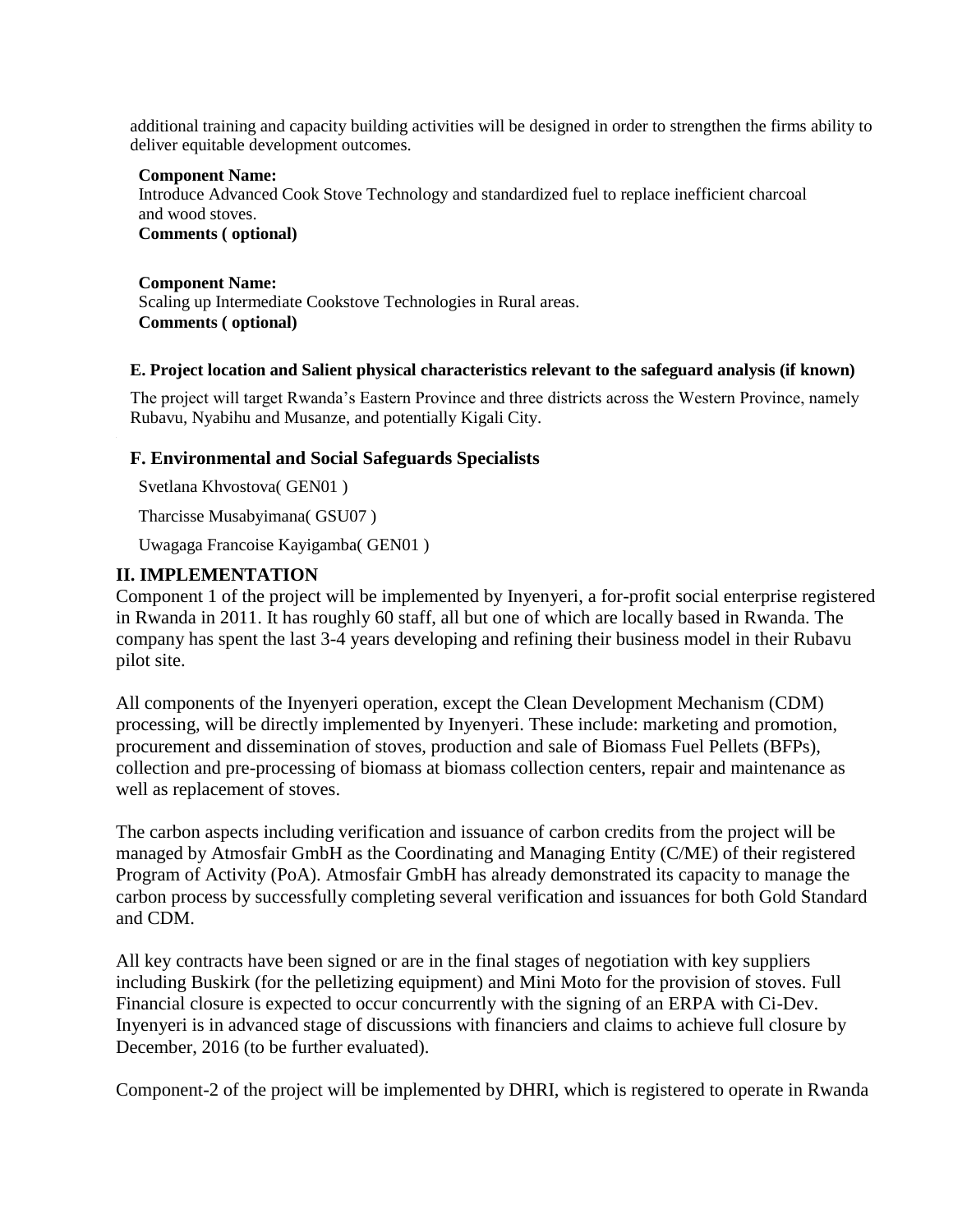and a wholly owned subsidiary of DelAgua Health Rwanda (DHR), which is itself a wholly owned subsidiary of DelAgua Health (DH).

The group has prior experience in dealing with health related products. The group's business started with portable water quality monitoring kits in 1985 and the group is committed to providing services and products to enable the provision of clean drinking water for everyone around the world. To this end, the group bought Manna Energy Limited (MEL) in 2012 and formulated DelAgua Health.

DelAgua Group is owned: 68% Neil McDougall – UK National; 32% James Beaumont – UK National. These 2 shareholders are also the only two statutory directors for the group. DelAgua Group, DelAgua Health, DelAgua Health Rwanda, and DelAgua Health Rwanda Implementation (DHRI) were all incorporated at Freeport in the Commonwealth of the Bahamas on 17 May 2012, apart from DHRI, which was incorporated on 12 June 2012. DHRI is also registered to operate and pay tax in Rwanda.All components of the DelAgua operation including the CDM aspects will be directly implemented by DelAgua itself.

| <b>Safeguard Policies</b>                     | <b>Triggered?</b> | <b>Explanation (Optional)</b>                                                                                                                                                                                                                                                                                                                                                                                                                                                                                                                                                                                                                                                                                                                                                                                                                                                                                                                              |
|-----------------------------------------------|-------------------|------------------------------------------------------------------------------------------------------------------------------------------------------------------------------------------------------------------------------------------------------------------------------------------------------------------------------------------------------------------------------------------------------------------------------------------------------------------------------------------------------------------------------------------------------------------------------------------------------------------------------------------------------------------------------------------------------------------------------------------------------------------------------------------------------------------------------------------------------------------------------------------------------------------------------------------------------------|
| <b>Environmental Assessment OP/BP</b><br>4.01 | Yes               | The project is expected to have significant positive<br>impacts by directly reducing exposure to household<br>air pollution (HAP), reducing time spent on cooking<br>and related activities, and reducing demand for<br>woody biomass, through the introduction and<br>promotion of a range of improved and advanced<br>cookstoves. Given the nature of the interventions,<br>negative environmental impacts likely to be caused<br>by the project are minimal. There is an existing<br>small scale pellet producing plant, which utilizes a<br>set of health and safety practices (as described in the<br>company ESMP). There is a possibility that<br>construction of small storage and fuel pellet<br>manufacturing facilities may be required as the<br>companies expand their operations. In this case an<br>EMP will be produced for each facility identified.<br>Disposal of quantities of damaged or obsolete<br>cookstoves may also be required. |
|                                               |                   | Import of internationally manufactured stoves into<br>the country may lead to some perceived negative<br>social impacts in form of displacing small local<br>entrepreneurs and artisan stove manufacturers.<br>However, the market share of such players is small,<br>the potential for direct competition is limited and the<br>potential for beneficial effects through piggybacking<br>on market develop is real. The project produced<br>ESMPs for both DelAgua and Inyenyeri, based on<br>the health and safety information on the operation of                                                                                                                                                                                                                                                                                                                                                                                                       |

## **III. SAFEGUARD POLICIES THAT MIGHT APPLY**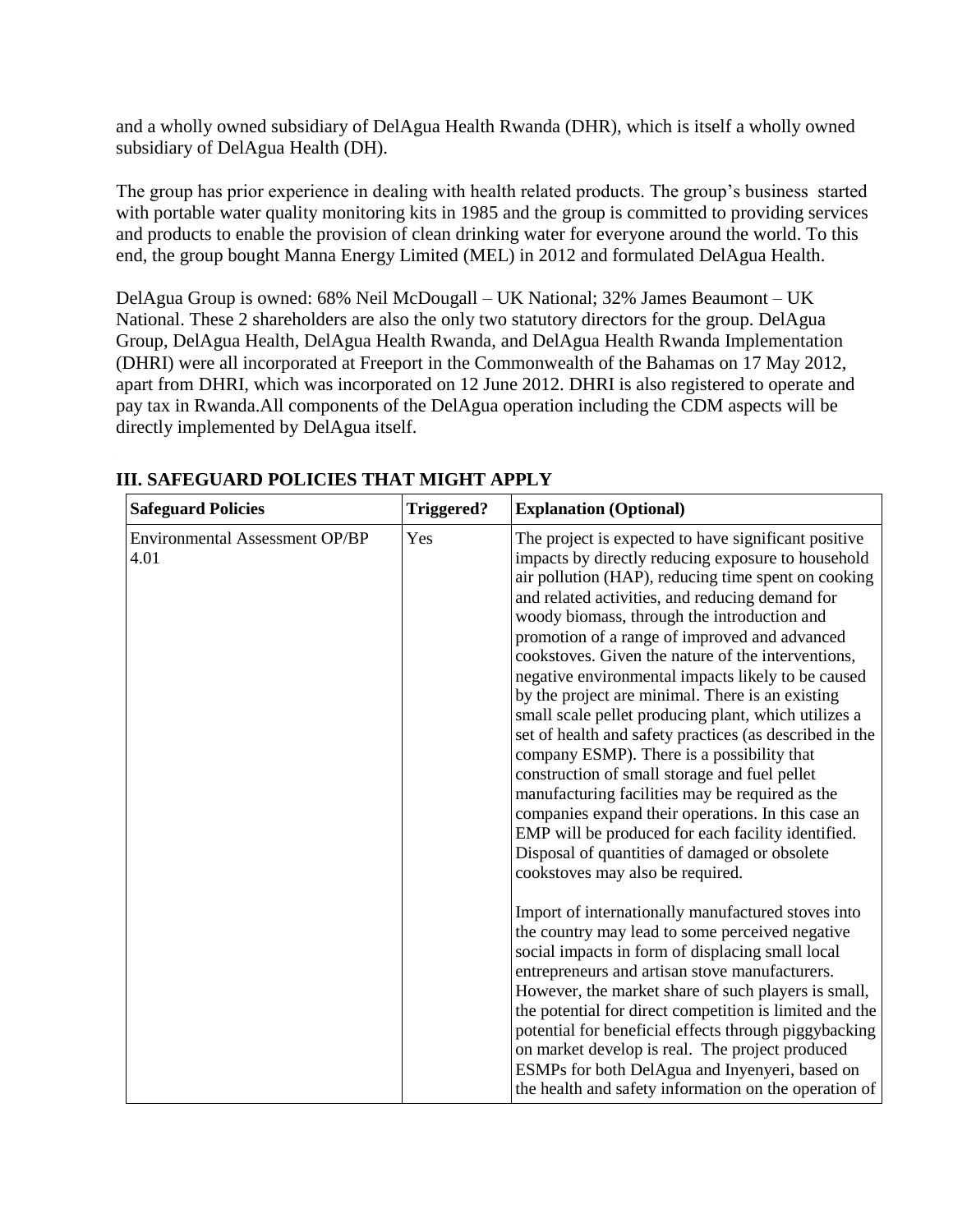|                                                          |                | the cookstoves and share it with the stakeholders<br>and publicly disclose these materials on DelAgua<br>and Inyenyeri websites. The project will also<br>provide continued sharing of these materials directly<br>with the cookstove users.                                                                                                                                                                                                                                                                                                                                                                                                                                                                                                                                                                                                          |
|----------------------------------------------------------|----------------|-------------------------------------------------------------------------------------------------------------------------------------------------------------------------------------------------------------------------------------------------------------------------------------------------------------------------------------------------------------------------------------------------------------------------------------------------------------------------------------------------------------------------------------------------------------------------------------------------------------------------------------------------------------------------------------------------------------------------------------------------------------------------------------------------------------------------------------------------------|
| Natural Habitats OP/BP 4.04                              | N <sub>o</sub> |                                                                                                                                                                                                                                                                                                                                                                                                                                                                                                                                                                                                                                                                                                                                                                                                                                                       |
| Forests OP/BP 4.36                                       | Yes            | The project will have beneficial indirect effect on<br>trees and forests by reducing the volume of woody<br>biomass consumed by participating households. The<br>source of biomass for pellets in Inyenyeri stoves,<br>based on the target customer base (urban/per-urban<br>areas), predominantly consists of small eucalyptus<br>branches (non-indigenous species and one of the<br>most common trees), reeds and sawdust.<br>There is a possibility during the life of the project,<br>that Inyenyeri may move from their current model<br>of crowd-sourcing minor biomass to sourcing from<br>commercial plantations to support fuel pellet<br>production. Therefore the Forests Policy has been<br>triggered as a precautionary measure, and a TOR<br>developed in the event that further due diligence on<br>the sourcing of biomass is needed. |
| Pest Management OP 4.09                                  | N <sub>o</sub> |                                                                                                                                                                                                                                                                                                                                                                                                                                                                                                                                                                                                                                                                                                                                                                                                                                                       |
| Physical Cultural Resources OP/BP<br>4.11                | N <sub>o</sub> |                                                                                                                                                                                                                                                                                                                                                                                                                                                                                                                                                                                                                                                                                                                                                                                                                                                       |
| Indigenous Peoples OP/BP 4.10                            | N <sub>o</sub> |                                                                                                                                                                                                                                                                                                                                                                                                                                                                                                                                                                                                                                                                                                                                                                                                                                                       |
| Involuntary Resettlement OP/BP 4.12                      | N <sub>o</sub> | The project is not planning land acquisition and<br>there is no involuntary resettlement anticipated<br>under the proposed activities, therefore OP4.12 is<br>not triggered.                                                                                                                                                                                                                                                                                                                                                                                                                                                                                                                                                                                                                                                                          |
| Safety of Dams OP/BP 4.37                                | N <sub>o</sub> |                                                                                                                                                                                                                                                                                                                                                                                                                                                                                                                                                                                                                                                                                                                                                                                                                                                       |
| Projects on International Waterways<br><b>OP/BP 7.50</b> | N <sub>o</sub> |                                                                                                                                                                                                                                                                                                                                                                                                                                                                                                                                                                                                                                                                                                                                                                                                                                                       |
| Projects in Disputed Areas OP/BP<br>7.60                 | N <sub>o</sub> |                                                                                                                                                                                                                                                                                                                                                                                                                                                                                                                                                                                                                                                                                                                                                                                                                                                       |

# **IV. Key Safeguard Policy Issues and Their Management**

#### *A. Summary of Key Safeguard Issues*

**1. Describe any safeguard issues and impacts associated with the proposed project. Identify and describe any potential large scale, significant and/or irreversible impacts:**

The project is expected to have significant positive impacts and very minimal negative impacts related to health and safety aspects of using the cookstoves. The positive impacts are envisioned to be achieved by directly reducing exposure to household air pollution (HAP), reducing time spent on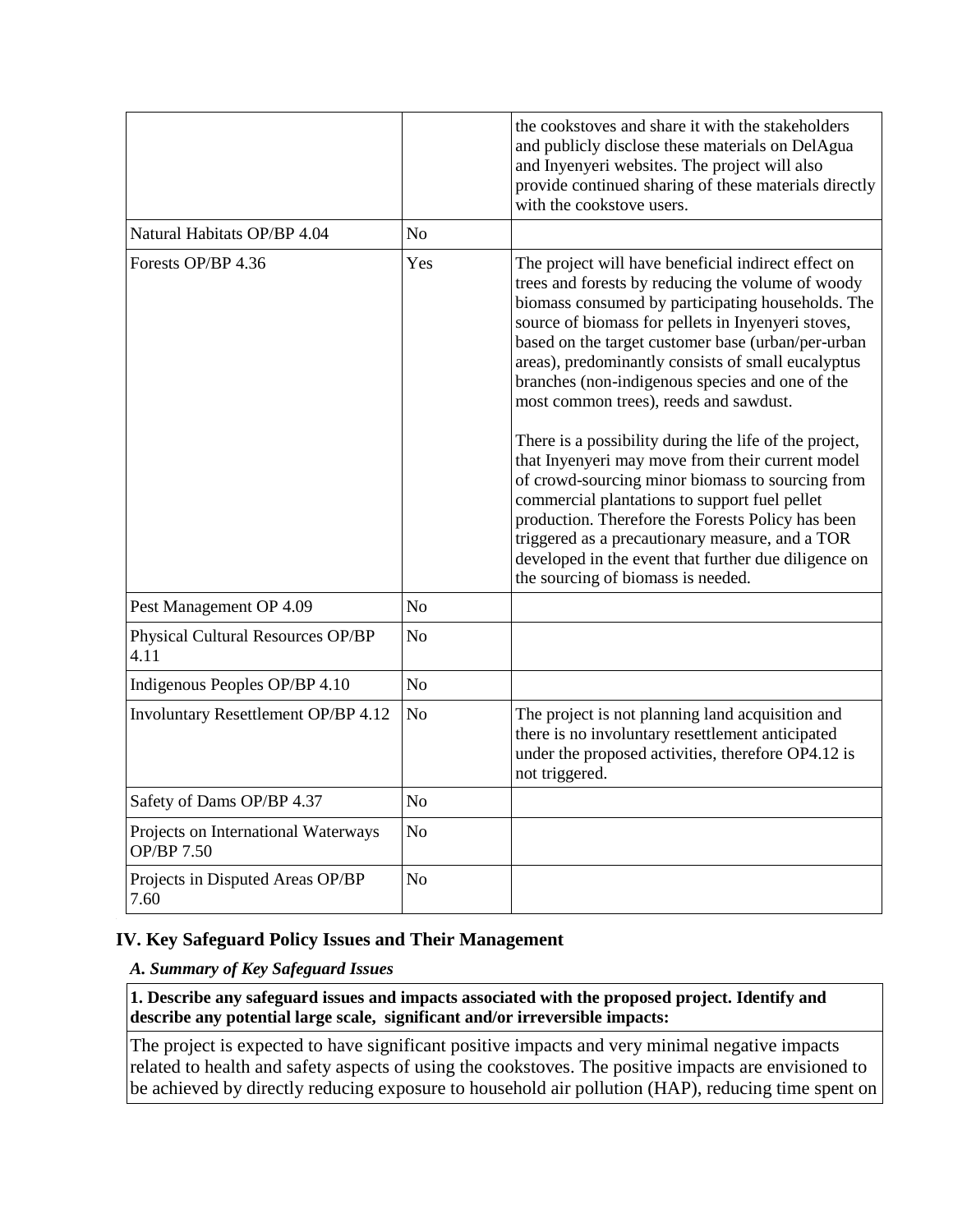cooking and related activities, and reducing demand for woody biomass, through the introduction and promotion of a range of improved and advanced cookstoves. Reduction in biomass demand will in turn contribute to countrywide efforts to reduce deforestation, while benefitting the global community through its contribution to climate mitigation. Given the nature of the interventions, negative environmental impacts likely to be caused by the project are minimal. There is a possibility that construction of small storage and fuel pellet manufacturing facilities may be required as the companies expand their operations. Disposal of quantities of damaged or obsolete cookstoves may also be required. Import of internationally manufactured stoves into the country may lead to some perceived negative social impacts in form of displacing small local entrepreneurs and artisan stove manufacturers. However, the market share of such players is small, the potential for direct competition is limited and the potential for beneficial effects through piggybacking on market develop is real.

There are no large scale or irreversible impacts anticipated.

**2. Describe any potential indirect and/or long term impacts due to anticipated future activities in the project area:**

In the event that Inyenyeri achieves very high growth, there may be some economic displacement of charcoal production that would impact charcoal producers. However, given the local and regional demand for charcoal, this is unlikely to be a rapid change, and the Bank will also be providing some livelihoods support to charcoal cooperatives close to Gisyenyi through a Nordic Development Fund grant attached to the Landscape Approach to Forest Restoration and Ecosystem Conservation project.

**3. Describe any project alternatives (if relevant) considered to help avoid or minimize adverse impacts.**

N/A

**4. Describe measures taken by the borrower to address safeguard policy issues. Provide an assessment of borrower capacity to plan and implement the measures described.**

Each company produced an ESMP, based on the health and safety information on the operation of the cookstoves and share it with the stakeholders and publicly disclose these materials on DelAgua and Inyenyeri websites. The project will also provide continued sharing of these materials directly with the cookstove users.

Neither Inyenyeri nor DelAgua have previously implemented World bank projects, and they are not familiar with the safeguards policies. However, both companies have produced health and safety information which is routinely shared with the recipient households. The project will include capacity building aspects to promote the health and safety compliance with both DelAgua and Inyenyeri operations.

**5. Identify the key stakeholders and describe the mechanisms for consultation and disclosure on safeguard policies, with an emphasis on potentially affected people.**

The program is expected to benefit the households that adopt improved cookstoves by offering reductions in environmental health risk factors and savings in productive time that is otherwise used for collecting fire wood for cooking. The program will also contribute to the enhancement of the cooking/fuel value chain and the creation of job opportunities in the areas of marketing, sales and after sales services for improved cookstoves and customized fuel.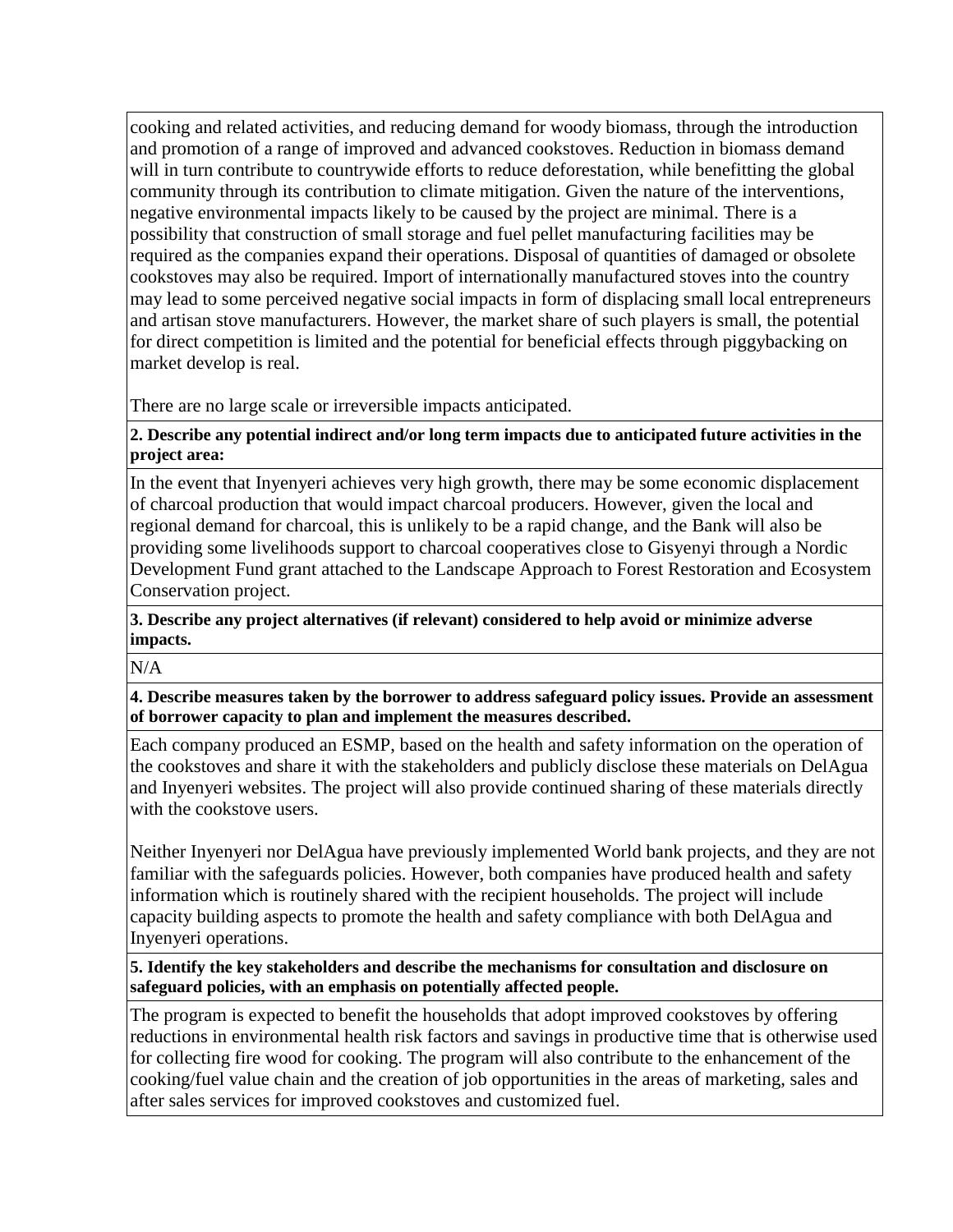The project stakeholders include participating urban (previously charcoal-using) and rural (or periurban) households. Both companies utilize customer level surveys containing questionnaires with baseline socio-economic, gender and other information. Both Inyenyeri and DelAgua have local offices that provide an information channel for customers on a day to day basis (e.g. complaints, service requests, and educational information provision).

*B. Disclosure Requirements (N.B. The sections below appear only if corresponding safeguard policy is triggered)*

| <b>Environmental Assessment/Audit/Management Plan/Other</b>                                                                                                                                                  |                |  |  |  |  |
|--------------------------------------------------------------------------------------------------------------------------------------------------------------------------------------------------------------|----------------|--|--|--|--|
| Date of receipt by the Bank                                                                                                                                                                                  | $03$ -Jan-2017 |  |  |  |  |
| Date of submission to InfoShop                                                                                                                                                                               | 10-Jan-2017    |  |  |  |  |
| For category A projects, date of distributing the Executive Summary of the<br>EA to the Executive Directors                                                                                                  |                |  |  |  |  |
| "In country" Disclosure                                                                                                                                                                                      |                |  |  |  |  |
| 03-Jan-2017<br>Rwanda                                                                                                                                                                                        |                |  |  |  |  |
| Comments: ESMPs of each of the companies are disclosed on their respective websites.                                                                                                                         |                |  |  |  |  |
| If the project triggers the Pest Management and/or Physical Cultural Resources policies, the<br>respective issues are to be addressed and disclosed as part of the Environmental Assessment/Audit/or<br>EMP. |                |  |  |  |  |

**If in-country disclosure of any of the above documents is not expected, please explain why::**

*C. Compliance Monitoring Indicators at the Corporate Level (to be filled in when the ISDS is finalized by the project decision meeting) (N.B. The sections below appear only if corresponding safeguard policy is triggered)*

| <b>OP/BP/GP 4.01 - Environment Assessment</b>                        |     |         |                |              |           |         |
|----------------------------------------------------------------------|-----|---------|----------------|--------------|-----------|---------|
| Does the project require a stand-alone EA<br>(including EMP) report? | Yes | [X]     | No             | П            | <b>NA</b> | $\Box$  |
| If yes, then did the Regional Environment Unit                       |     |         |                |              |           |         |
| or Practice Manager (PM) review and approve                          | Yes | [X]     | No             | П            | <b>NA</b> | $\prod$ |
| the EA report?                                                       |     |         |                |              |           |         |
| Are the cost and the accountabilities for the                        | Yes | [X]     | No             | П            | <b>NA</b> | $\prod$ |
| EMP incorporated in the credit/loan?                                 |     |         |                |              |           |         |
| <b>OP/BP 4.36 - Forests</b>                                          |     |         |                |              |           |         |
| Has the sector-wide analysis of policy and                           |     |         |                |              |           |         |
| institutional issues and constraints been carried                    | Yes | $\prod$ | N <sub>o</sub> | $\mathsf{L}$ | <b>NA</b> | [X]     |
| out?                                                                 |     |         |                |              |           |         |
| Does the project design include satisfactory                         | Yes | $[$     | No             | $\mathsf{L}$ | <b>NA</b> | [X]     |
| measures to overcome these constraints?                              |     |         |                |              |           |         |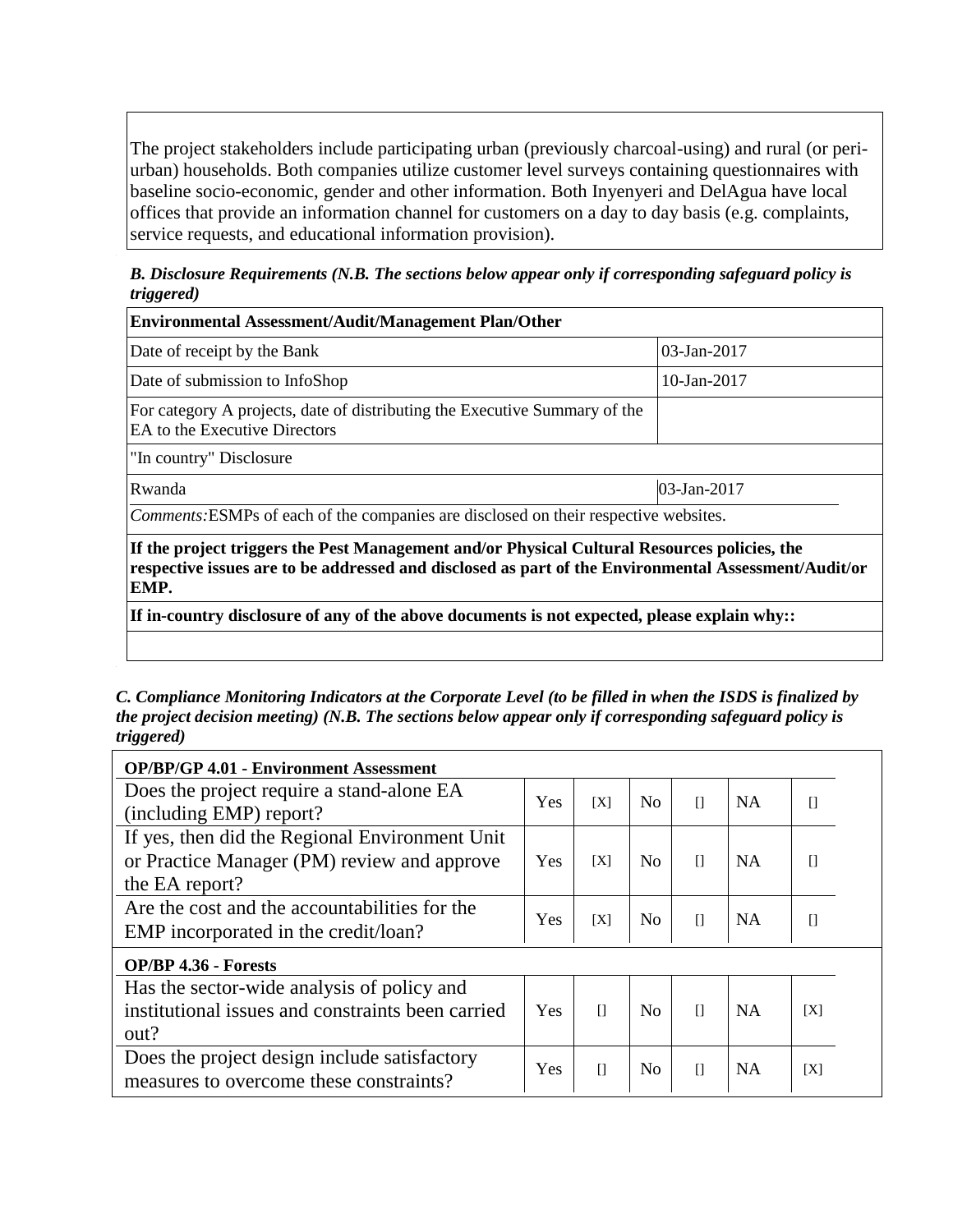| Does the project finance commercial<br>harvesting, and if so, does it include provisions<br>for certification system?                                                                  | Yes | $\prod$ | N <sub>o</sub> | $\prod$ | <b>NA</b> | [X]     |
|----------------------------------------------------------------------------------------------------------------------------------------------------------------------------------------|-----|---------|----------------|---------|-----------|---------|
| The World Bank Policy on Disclosure of Information                                                                                                                                     |     |         |                |         |           |         |
| Have relevant safeguard policies documents<br>been sent to the World Bank's Infoshop?                                                                                                  | Yes | [X]     | N <sub>o</sub> | $[$     | <b>NA</b> | $\Box$  |
| Have relevant documents been disclosed in-<br>country in a public place in a form and language<br>that are understandable and accessible to<br>project-affected groups and local NGOs? | Yes | [X]     | N <sub>o</sub> | $\prod$ | NA        | $\Box$  |
| <b>All Safeguard Policies</b>                                                                                                                                                          |     |         |                |         |           |         |
| Have satisfactory calendar, budget and clear<br>institutional responsibilities been prepared for<br>the implementation of measures related to<br>safeguard policies?                   | Yes | [X]     | N <sub>o</sub> | $\prod$ | NA        | $[]$    |
| Have costs related to safeguard policy measures<br>been included in the project cost?                                                                                                  | Yes | [X]     | N <sub>o</sub> | $\prod$ | <b>NA</b> | $\Box$  |
| Does the Monitoring and Evaluation system of<br>the project include the monitoring of safeguard<br>impacts and measures related to safeguard<br>policies?                              | Yes | [X]     | N <sub>o</sub> | $\prod$ | <b>NA</b> | $\Box$  |
| Have satisfactory implementation arrangements<br>been agreed with the borrower and the same<br>been adequately reflected in the project legal<br>documents?                            | Yes | [X]     | N <sub>0</sub> | $\prod$ | <b>NA</b> | $\prod$ |

# **V. Contact point**

## **World Bank**

Contact:Stephen Ling Title:Sr Natural Resources Mgmt. Spec.

Contact:Kirtan Chandra Sahoo Title:Senior Carbon Finance Specialist

# **Borrower/Client/Recipient**

Name:Inyenyeri and DelAgua Health Rwanda Contact:- Title:- Email:evan.thomas@delagua.org

# **Implementing Agencies**

Name:Inyenyeri